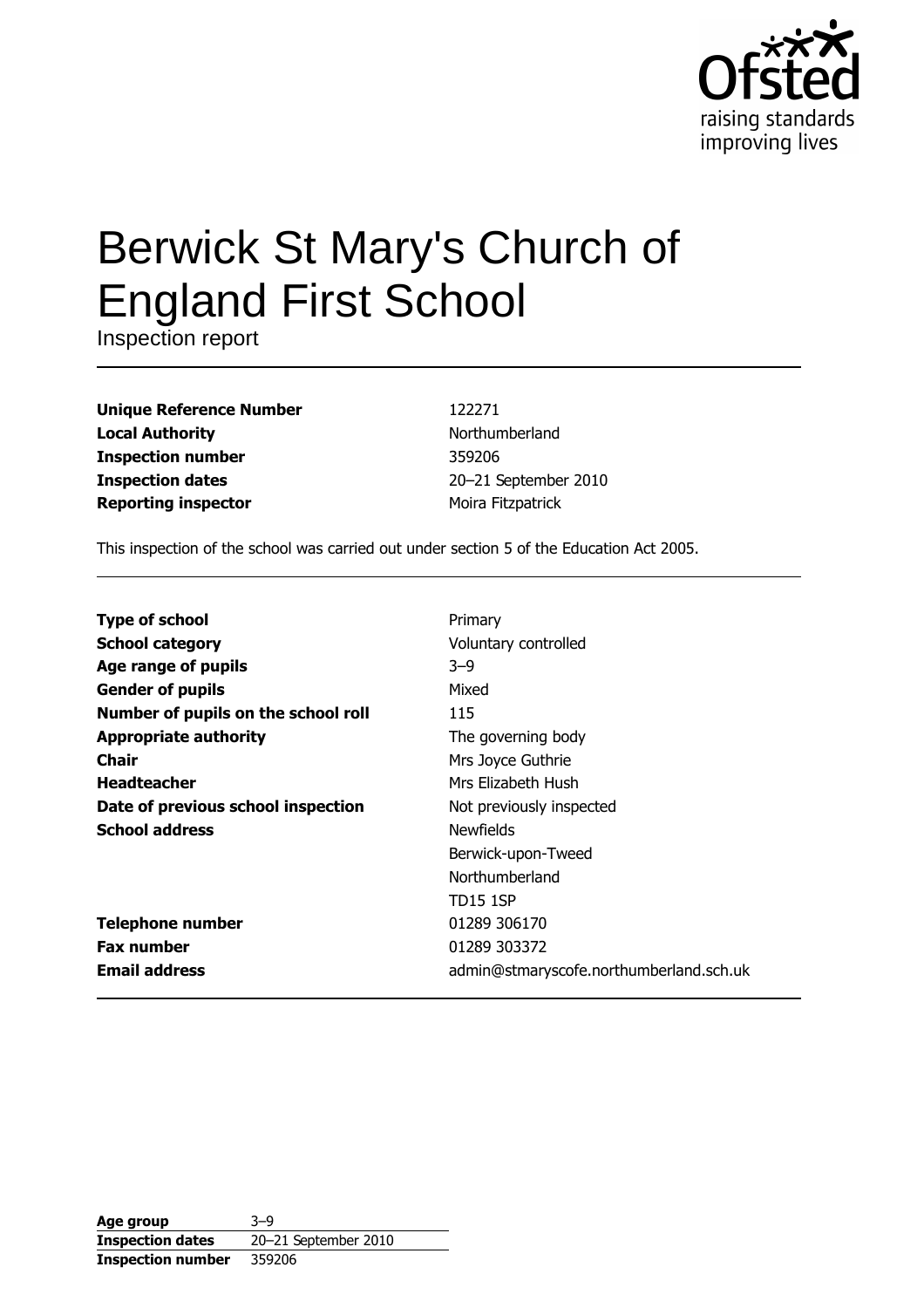The Office for Standards in Education, Children's Services and Skills (Ofsted) regulates and inspects to achieve excellence in the care of children and young people, and in education and skills for learners of all ages. It regulates and inspects childcare and children's social care, and inspects the Children and Family Court Advisory Support Service (Cafcass), schools, colleges, initial teacher training, work-based learning and skills training, adult and community learning, and education and training in prisons and other secure establishments. It assesses council children's services, and inspects services for looked after children, safeguarding and child protection.

Further copies of this report are obtainable from the school. Under the Education Act 2005, the school must provide a copy of this report free of charge to certain categories of people. A charge not exceeding the full cost of reproduction may be made for any other copies supplied.

If you would like a copy of this document in a different format, such as large print or Braille, please telephone 0300 1234 234, or email enquiries@ofsted.gov.uk.

You may copy all or parts of this document for non-commercial educational purposes, as long as you give details of the source and date of publication and do not alter the documentation in any way.

To receive regular email alerts about new publications, including survey reports and school inspection reports, please visit our website and go to 'Subscribe'.

Royal Exchange Buildings St Ann's Square Manchester **M2 7I A** T: 0300 1234 234 Textphone: 0161 618 8524 E: enquiries@ofsted.gov.uk W: www.ofsted.gov.uk

© Crown copyright 2010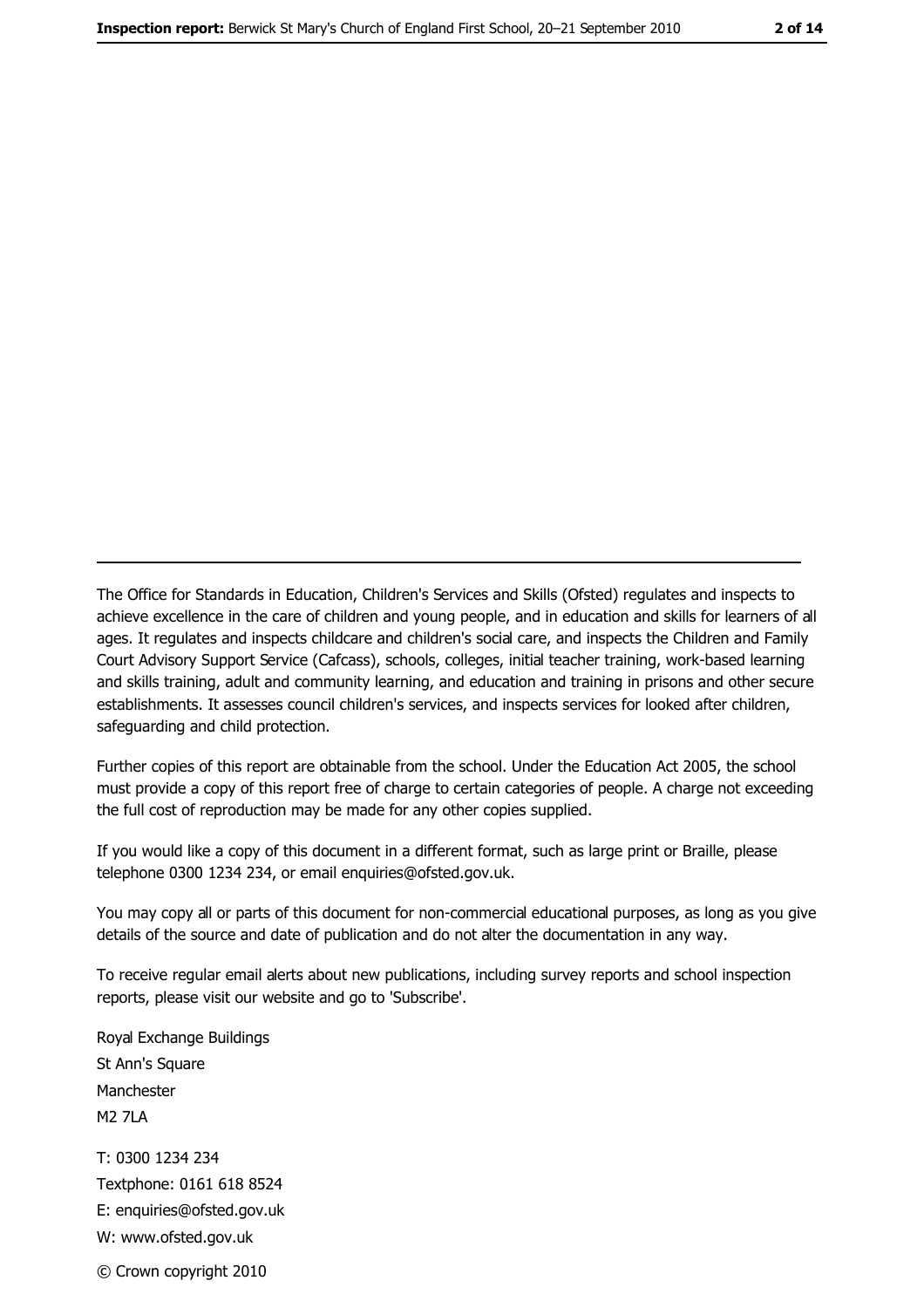# **Introduction**

This inspection was carried out by two additional inspectors. Ten lessons were observed; five teachers and five teaching assistants were seen. Meetings were held with staff, governors and groups of pupils. The inspectors observed the school's work, and looked at assessment and tracking data showing pupils' progress, the school improvement plan, teachers' lesson plans and minutes of governing body meetings. They took account of the views of parents and carers, as expressed in 42 questionnaires that were returned. They also took account of the views of staff and pupils in questionnaires that they returned.

The inspection team reviewed many aspects of the school's work. It looked in detail at the following.

- How well all groups of pupils make progress from their different starting points.  $\blacksquare$
- Whether the school's development of assessment procedures have improved  $\blacksquare$ teaching and learning and pupils' attainment.
- Whether improvements to leadership and management, and partnership with  $\blacksquare$ parents have impacted on the effectiveness of the school.

# Information about the school

The school is smaller than average. Nearly all pupils are from White British heritage. The school serves a local Traveller community. The proportion of pupils known to be eligible for free school meals is close to average. The proportion of pupils who have special educational needs and/or disabilities is below average, so too is the proportion of pupils with a statement of special educational needs. The school has a higher-than-average number of pupils joining and leaving the school each year other than at the normal time of entry... There has been a decline in pupil numbers in recent years. The school holds a number of awards including Healthy Schools status and Activemark.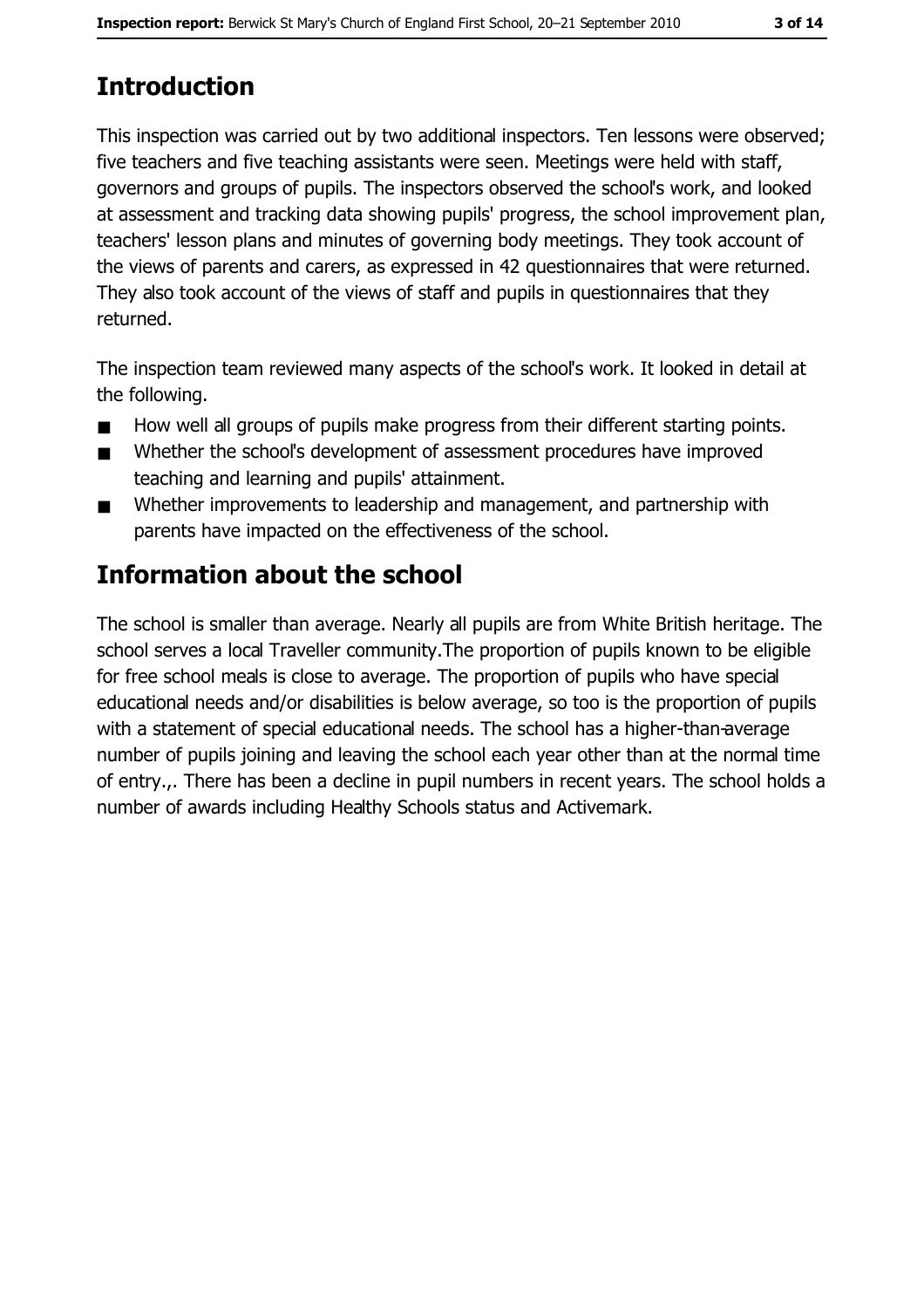# **Inspection judgements**

## Overall effectiveness: how good is the school?

#### The school's capacity for sustained improvement

## **Main findings**

This is a good school where pupils make good progress in their learning and personal development. Some aspects of its work are outstanding because the headteacher has given an excellent lead to improving the school since the previous inspection. She has been very well supported by all staff and members of the governing body..

Responsibility for improving the school is well distributed amongst all staff, who readily accept accountability for monitoring and evaluating the school's work. The result is that school evaluation is accurate and staff know exactly what needs to be done to improve the school further, so that the school has a good capacity for further improvement. Attainment is above average by the end of Year 2 and Year 4, with nearly all pupils reaching the expected level for their age in reading, writing and mathematics, and a good proportion regularly exceeding it. Teaching and learning are good because teachers have a good grasp of what pupils know and what they need to learn next. They use a variety of methods to interest and engage pupils in their learning and give them plenty of opportunity to learn independently. This is not always the case in the Early Years Foundation Stage, where children do not have enough variety in their activities to fully develop their independent learning or to follow their own interests and curiosity. A well-planned curriculum is enhanced through excellent links with other schools and organisations, so that pupils have numerous opportunities to extend their interests and develop their talents. Excellent care, quidance and support ensure pupils are safe and happy in school and are able to learn in a secure and lively environment. Pupils develop good personal skills. Their behaviour and healthy lifestyles are both excellent. They seize every opportunity to keep fit and are eager to explain why eating fruit and drinking water are better than sweets and fizzy drinks! Pupils of all ages make an outstanding contribution to their own and wider communities through school to school contacts, fund-raising, inter-church activities and entertaining local residents. Pupils' spiritual, moral, social and cultural development is outstanding. The school is continually finding new ways of extending pupils' contact with the wider world to develop their understanding of diversity and tolerance because the school's development of community cohesion is excellent..

Governance is good, because members of the governing body are actively involved in monitoring and evaluating the work of the school. They effectively challenge and support the school and carefully monitor the budget. The school has developed excellent partnership with parents and carers through consultations and workshops since the previous inspection, so they are now able to play a fuller part in supporting their children's learning.

| - 2 |
|-----|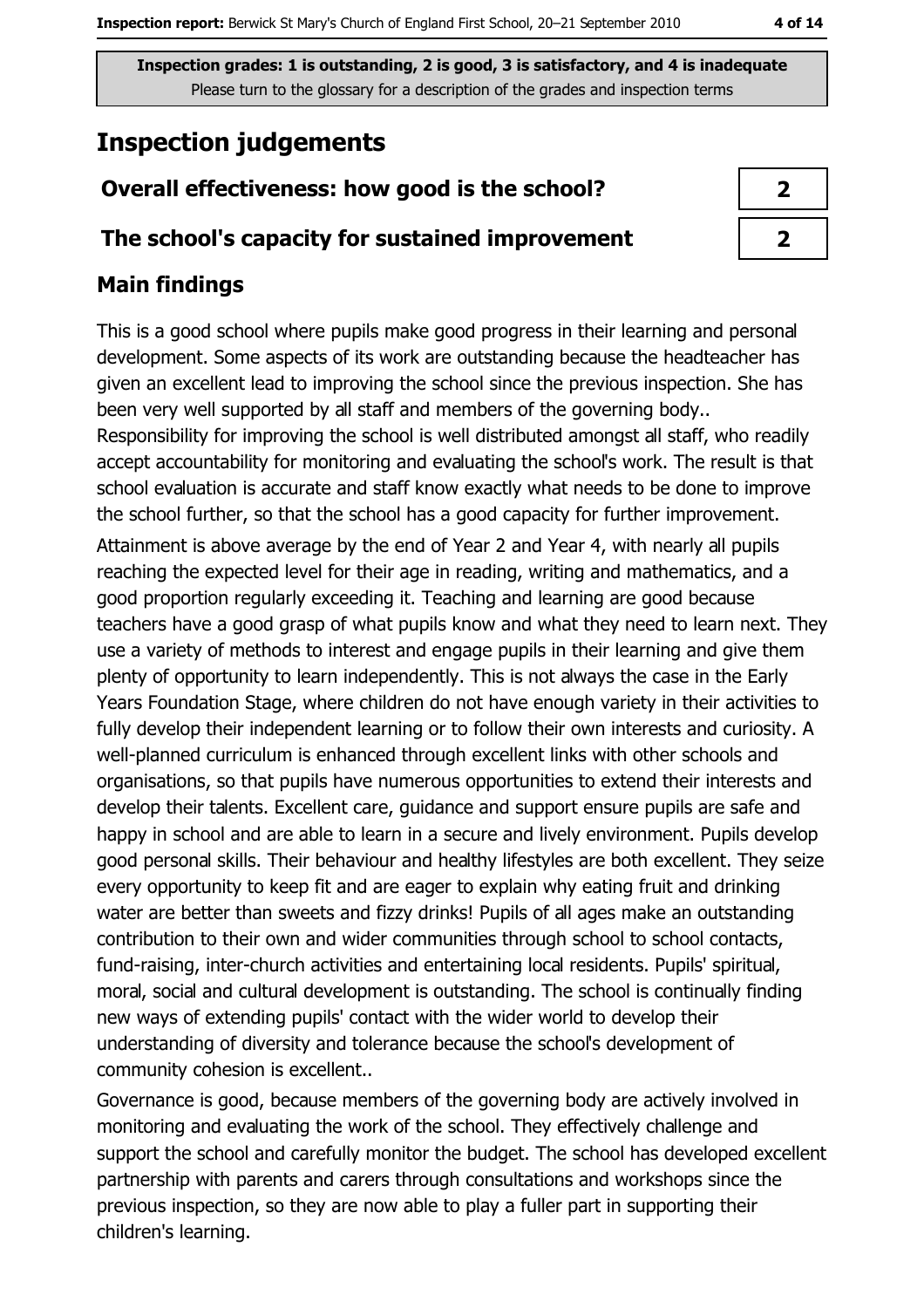#### What does the school need to do to improve further?

- Improve attainment in the Early Years Foundation Stage by:  $\blacksquare$
- Increasing the variety of play activities available for independent learning.  $\blacksquare$
- Developing more links between the Nursery and Reception classes so all children  $\blacksquare$ benefit from all resources, including staff expertise.

#### **Outcomes for individuals and groups of pupils**

Pupils of all abilities, including those who have special educational needs and/or disabilities achieve well and make good progress from their starting points. Above average standards of attainment at the end of Year 2 have been maintained since the previous inspection, though more stringent teacher assessment has reduced the proportion of pupils who gain a Level 3 in reading, writing and mathematics. By the end of Year 4, nearly all pupils reach the standards expected for their age, and every year a good proportion exceeds this. The school's prompt response to slightly weaker performance in reading has resulted in more pupils reaching the expected level for their age this year.

Pupils say they thoroughly enjoy learning. When asked what they like best about lessons, they are quick to reply, 'Everything, every single thing!' They work hard and listen extremely well to teachers' explanations. They start on tasks quickly, eager to show teachers how well they can do. Their excellent behaviour ensures not a moment is wasted in lessons, while their good team skills ensure they support each other well, sharing their learning so that the pace is always brisk. Pupils have an excellent understanding of a healthy lifestyle: they eat healthy snacks and take plenty of vigorous exercise, in the playground and in after school clubs. Pupils of all ages relish responsibilities; older ones willingly train as playground leaders and make an enormous difference to the community in and out of school through their excellent contribution. By the time they leave, pupils' excellent spiritual, moral, social and moral development prepares them well for the future, with good basic skills and excellent personal qualities.

These are the grades for pupils' outcomes

| Pupils' achievement and the extent to which they enjoy their learning                                       |  |  |
|-------------------------------------------------------------------------------------------------------------|--|--|
| Taking into account:<br>Pupils' attainment <sup>1</sup>                                                     |  |  |
| The quality of pupils' learning and their progress                                                          |  |  |
| The quality of learning for pupils with special educational needs and/or<br>disabilities and their progress |  |  |

 $\mathbf{1}$ 

The grades for attainment and attendance are: 1 is high; 2 is above average; 3 is broadly average; and 4 is low.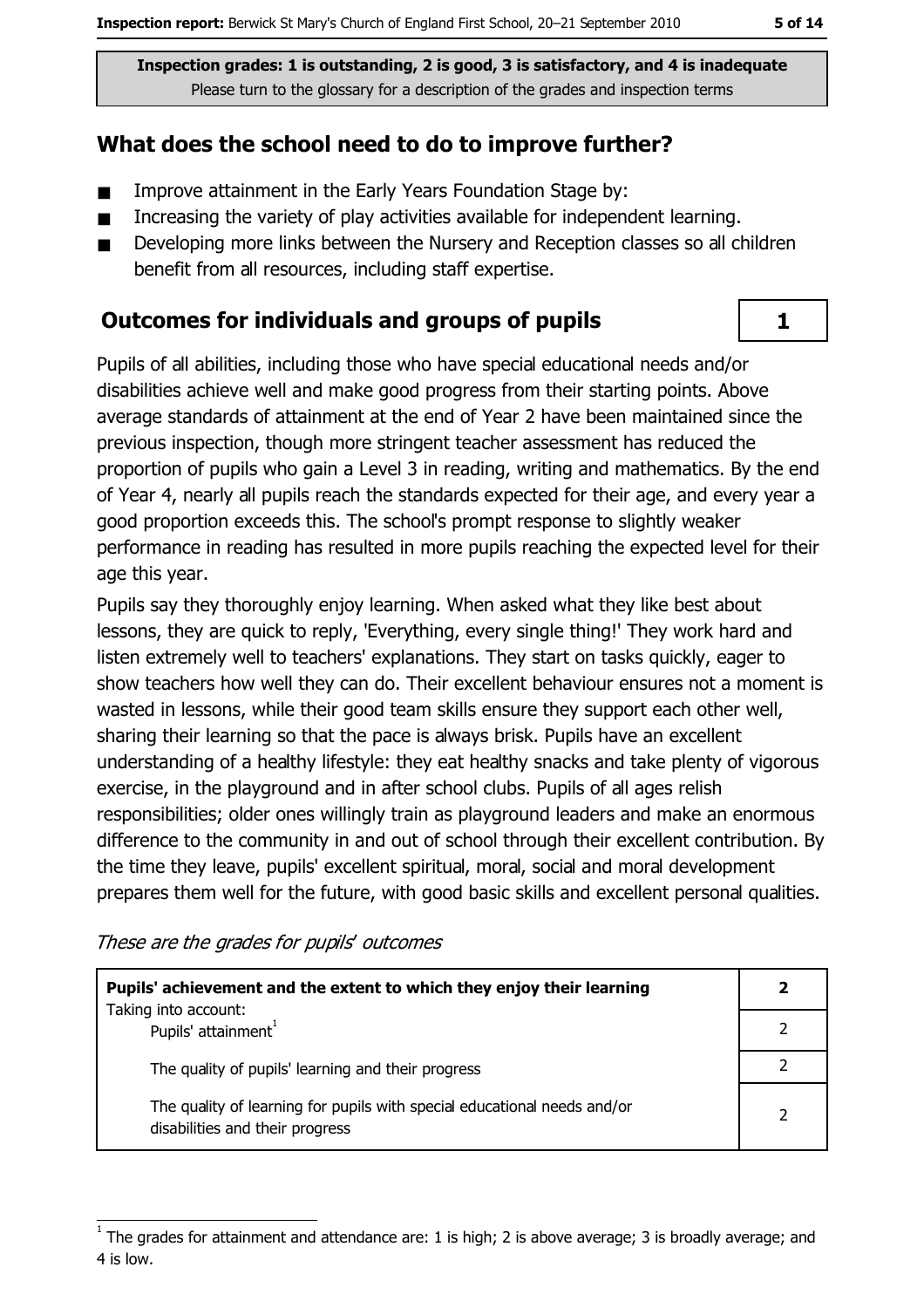| Inspection grades: 1 is outstanding, 2 is good, 3 is satisfactory, and 4 is inadequate<br>Please turn to the glossary for a description of the grades and inspection terms |   |
|----------------------------------------------------------------------------------------------------------------------------------------------------------------------------|---|
| The extent to which pupils feel safe                                                                                                                                       | 2 |
| <b>Pupils' behaviour</b>                                                                                                                                                   | 1 |
| The extent to which pupils adopt healthy lifestyles                                                                                                                        |   |
| The extent to which pupils contribute to the school and wider community                                                                                                    |   |
| The extent to which pupils develop workplace and other skills that will<br>contribute to their future economic well-being                                                  |   |
| Taking into account:<br>Pupils' attendance <sup>1</sup>                                                                                                                    | 2 |
| The extent of pupils' spiritual, moral, social and cultural development                                                                                                    |   |

#### How effective is the provision?

Good lesson planning is based on teachers' accurate assessment of pupils' learning. This ensures that they provide work at the right level to challenge and motivate pupils, while bringing them success and raising their confidence. Teachers make good use of technology and interesting resources to accelerate learning. Lessons buzz with activity and excitement as pupils work hard to meet the challenges and please their teachers. Good questioning by teachers stretches pupils' thinking so that they work out ideas for themselves; it also gives teachers a good insight into how well pupils are learning and where there are misunderstandings. Excellent relationships and high expectations from teachers create a harmonious, well-focused atmosphere in lessons which helps pupils to thrive. Teaching assistants are well trained and briefed well for their role in support pupils of all abilities. They monitor the progress of pupils and ensure that they make similar progress to others in the class.

The curriculum is well planned and structured to meet the needs of all pupils, including those with special educational needs and/or disabilities. There is a good focus on developing basic skills, including information and communication technology, so that pupils are well prepared for the future. Personal, social and health education programmes and visiting experts give pupils a good understanding of how to stay safe and healthy. The school provides excellent enrichment opportunities for pupils through numerous specialist staff who bring new skills to fire pupils' enthusiasm for learning in different ways. Pupils of all ages especially enjoyed the rhythm and movement session where they worked extremely hard to keep up with the coach. The creative curriculum has developed well, with whole-school themed weeks giving rise to some high quality work from children and pupils of all ages. Older pupils spoke with great enthusiasm of their re-enactment of the Battle of Hallidon, and displays of work around the theme of Berwick show how much pride pupils take in recording their learning. The school provides a vast range of extra- curricular activities, which are well supported by pupils and help them develop new interests and talents.

Staff know pupils and their families exceptionally well. Both groups agree that the school keeps them safe and secure and takes very good care of them. Staff show a very strong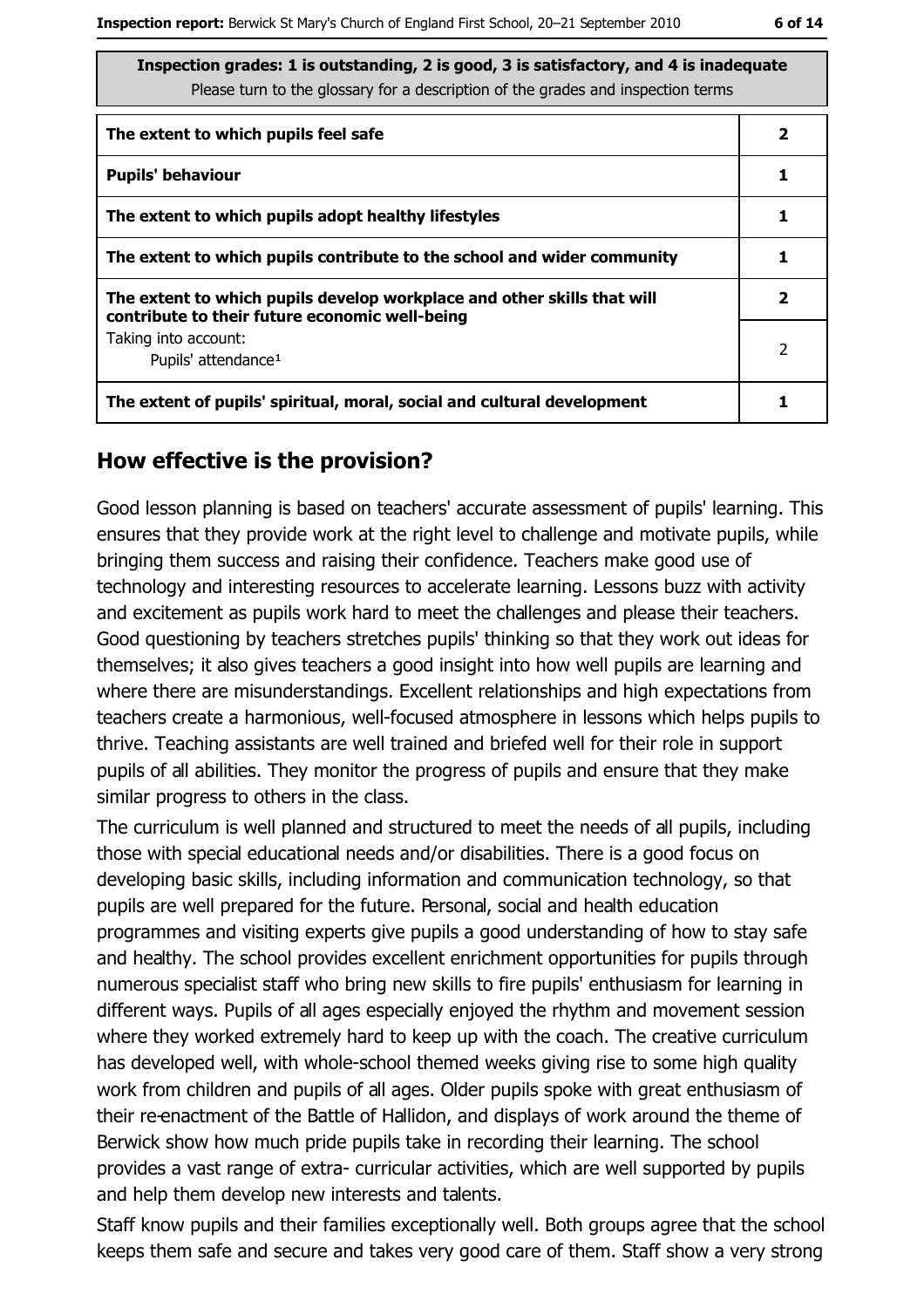commitment to supporting and quiding pupils, who have very high levels of trust in teachers to solve any problems they may have. Teachers are quick to identify pupils who need additional support and the school has good links with external services to provide this expert help. Teaching assistants are well trained to supplement this support so that pupils whose circumstances make them more vulnerable receive the continuity they need to overcome difficulties. Transition into the middle school has been strengthened. The excellent links made by the headteacher to share resources, including staff expertise, with all schools in the area have given school staff and parents a better knowledge of the school the pupils transfer into.

These are the grades for the quality of provision

| The quality of teaching                                                                                    |  |
|------------------------------------------------------------------------------------------------------------|--|
| Taking into account:<br>The use of assessment to support learning                                          |  |
|                                                                                                            |  |
| The extent to which the curriculum meets pupils' needs, including, where<br>relevant, through partnerships |  |
| The effectiveness of care, guidance and support                                                            |  |

#### How effective are leadership and management?

The headteacher has given excellent direction to developing the school since the previous inspection. Under her leadership the roles of all staff have been extended, so they are able to play a full part in monitoring and evaluating the work of the school and in taking action to improve it. School evaluation is accurate and effective in identifying the most important areas for improvement. The resulting high staff morale is accelerating improvement as staff see their successes in improved attainment and better use of assessment to support pupil progress. The headteacher's clear ambition for the school is very well supported by all involved.

Members of the governing body give good support to the school and are strongly involved in monitoring its work and guiding improvement. They ensure that good safeguarding practices are adopted and that equality of opportunity is well promoted so that all pupils have equal access to all the school has to offer. Since the previous inspection the school has developed strong links and partnerships with external providers, local schools and colleges and with parents. Parents and carers have been drawn into close partnership with the school and are encouraged through workshops and open days to support their children's learning. Community cohesion is a strength of the school with numerous links locally, nationally and internationally to give pupils a good perspective on the diversity of society and their role in supporting and strengthening communities.

These are the grades for leadership and management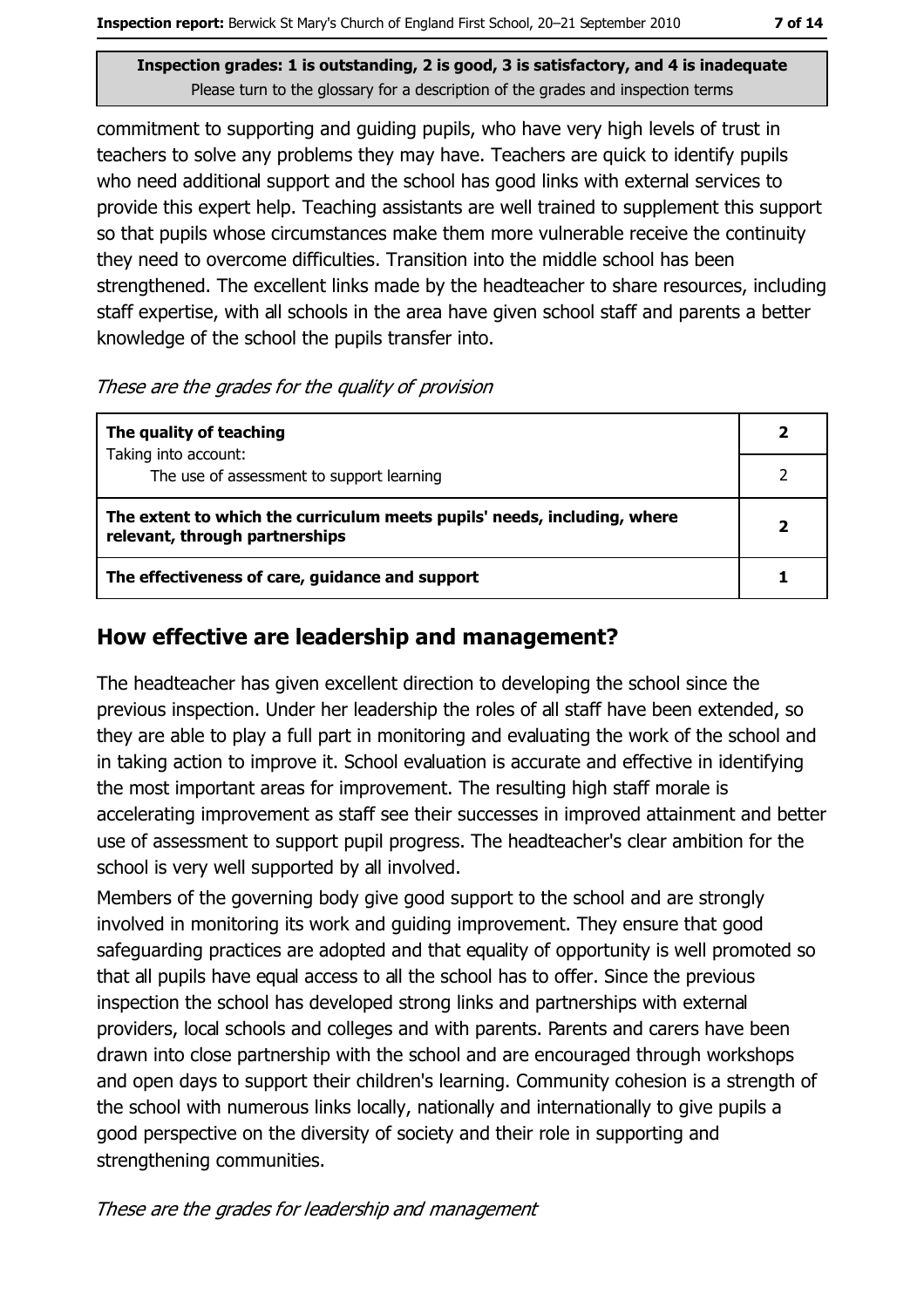| The effectiveness of leadership and management in embedding ambition and<br>driving improvement                                                                     |                         |  |  |
|---------------------------------------------------------------------------------------------------------------------------------------------------------------------|-------------------------|--|--|
| Taking into account:<br>The leadership and management of teaching and learning                                                                                      | 2                       |  |  |
| The effectiveness of the governing body in challenging and supporting the<br>school so that weaknesses are tackled decisively and statutory responsibilities<br>met | $\overline{\mathbf{2}}$ |  |  |
| The effectiveness of the school's engagement with parents and carers                                                                                                | 1                       |  |  |
| The effectiveness of partnerships in promoting learning and well-being                                                                                              | 1                       |  |  |
| The effectiveness with which the school promotes equality of opportunity and<br>tackles discrimination                                                              | $\overline{\mathbf{2}}$ |  |  |
| The effectiveness of safeguarding procedures                                                                                                                        | $\overline{\mathbf{2}}$ |  |  |
| The effectiveness with which the school promotes community cohesion                                                                                                 | 1                       |  |  |
| The effectiveness with which the school deploys resources to achieve<br>value for money                                                                             | 1                       |  |  |

### **Early Years Foundation Stage**

Good procedures help children settle in quickly when they join the Nursery. They gain confidence quickly because they are well cared for and feel safe and secure. Transition to the Reception class is well managed so that older children also settle guickly to new routines. Children achieve well, from below the expected starting points and they make good gains in their personal and social skills. By the end of Reception the majority reach the goals expected and each year some children exceed them. Children learn to share and enjoy working together, for example, in the doctor's surgery or when constructing waterfalls. During inspection, too few such opportunities for child led, collaborative learning were evident. Not enough use is made of all resources, indoors and out, to ensure that children are tempted to explore and follow their natural curiosity. Staff are aware of this and the school has begun to extend the use of facilities for the benefit of all children. Direct teaching is good, because staff have a good knowledge of the children and know how to present new ideas and develop their skills. Sometimes, opportunities are missed to interact with children informally and engage them in talk to develop their communication skills. Links with parents are very good, especially in encouraging them to support their children's learning. The development of 'learning journeys', which record each child's progress, are welcomed by parents and carers who value these insights into their children's learning. Leadership and management are good, responsibilities are delegated well and the school is clear about where improvements are needed.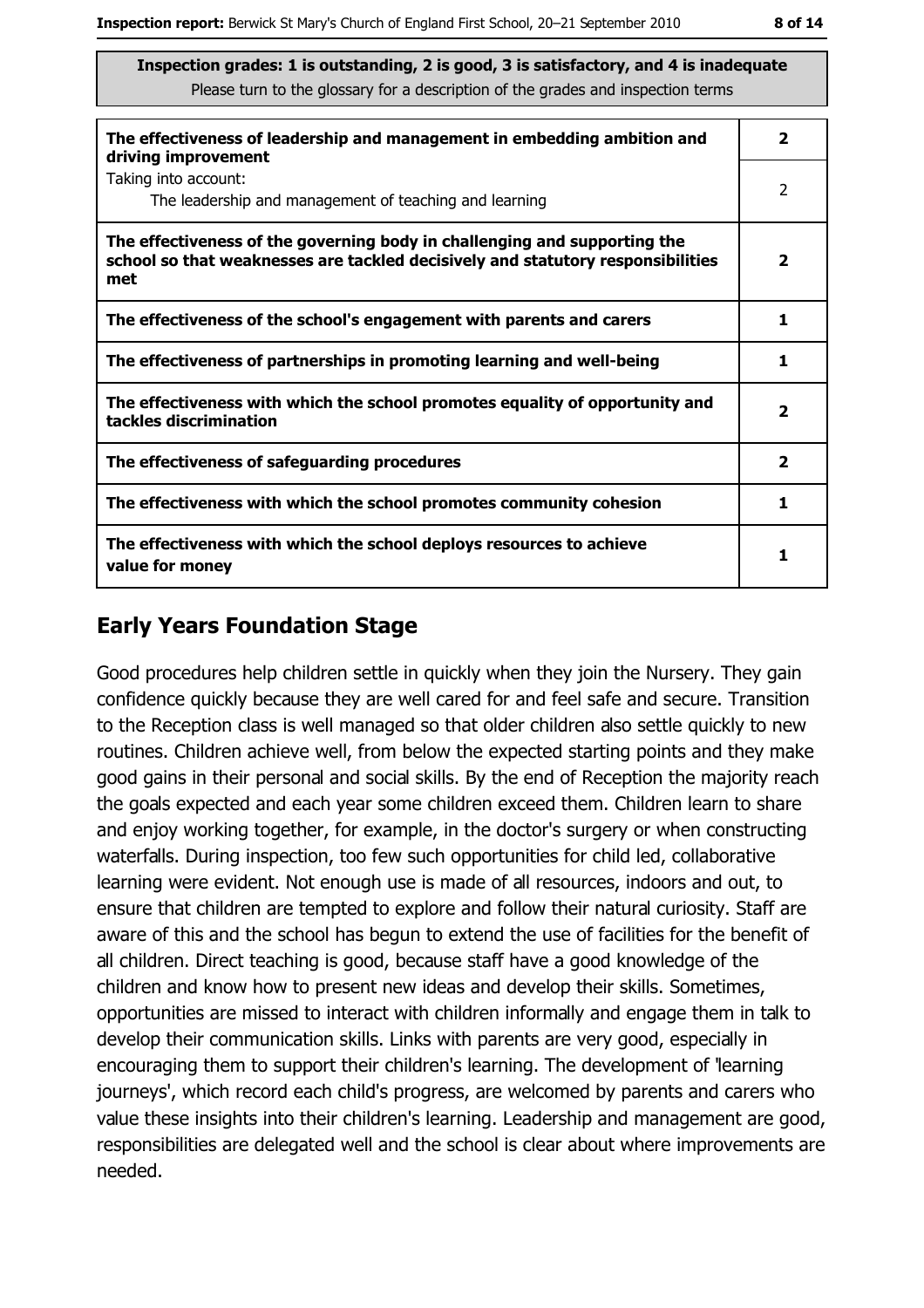These are the grades for the Early Years Foundation Stage

| <b>Overall effectiveness of the Early Years Foundation Stage</b>                             |   |
|----------------------------------------------------------------------------------------------|---|
| Taking into account:<br>Outcomes for children in the Early Years Foundation Stage            |   |
| The quality of provision in the Early Years Foundation Stage                                 |   |
| The effectiveness of leadership and management of the Early Years<br><b>Foundation Stage</b> | 2 |

#### **Views of parents and carers**

Parents and carers are overwhelmingly supportive of the school. They are unanimous in agreeing that their children are safe and cared for well. Many parents and carers expressed their appreciation of how well their children are supported to overcome any difficulties. 'St Mary's has been fantastic for my son's needs. I don't know what I would have done without the help and support from teachers.' The inspection team acknowledges that pupils are very well cared for and supported. It judged this as one of the outstanding aspects of the school's work.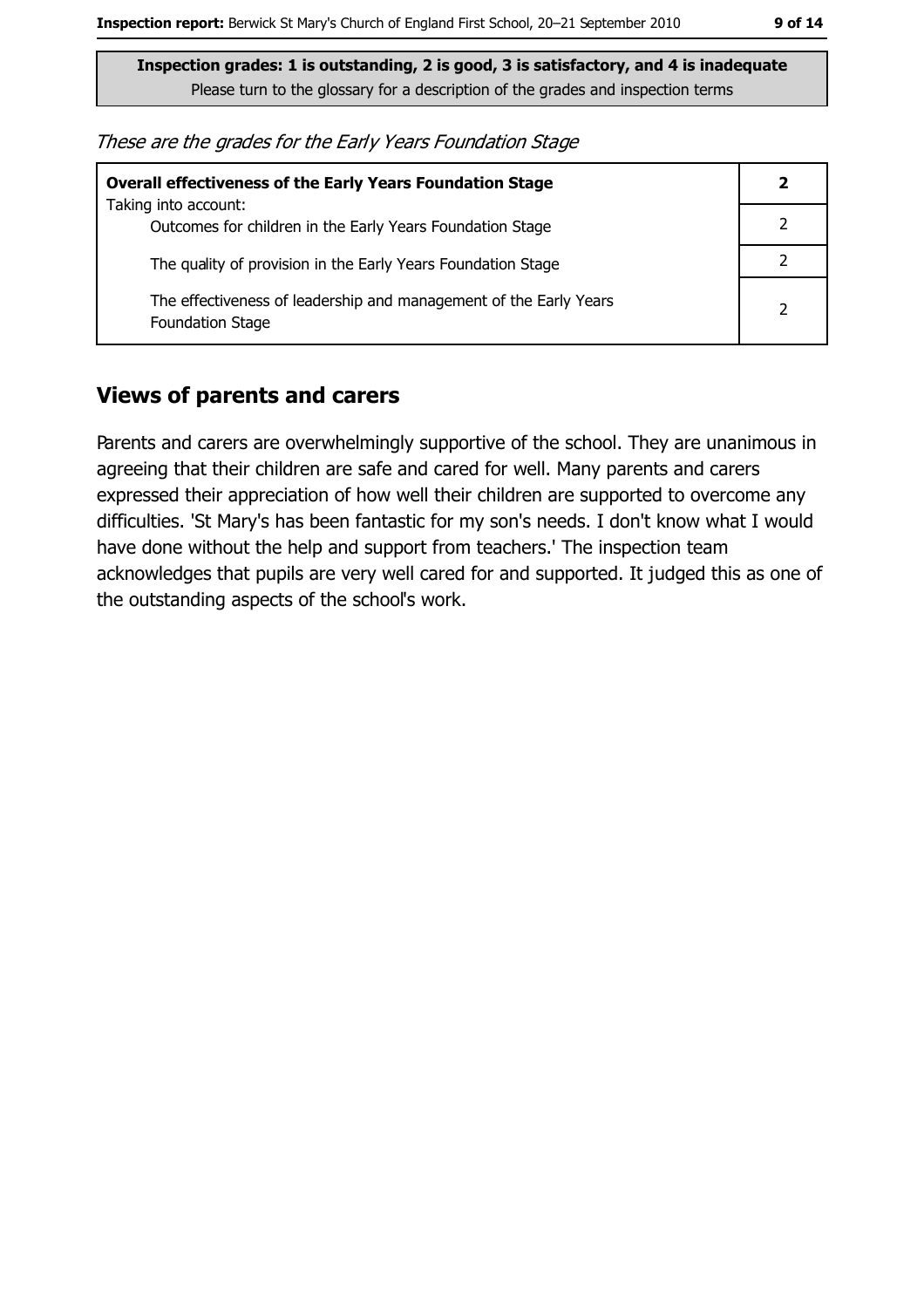#### Responses from parents and carers to Ofsted's questionnaire

Ofsted invited all the registered parents and carers of pupils registered at Berwick St Mary's Church of England First School to complete a questionnaire about their views of the school.

In the questionnaire, parents and carers were asked to record how strongly they agreed with 13 statements about the school.

The inspection team received 42 completed questionnaires by the end of the on-site inspection. In total, there are 115 pupils registered at the school.

| <b>Statements</b>                                                                                                                                                                                                                                       | <b>Agree</b> | <b>Strongly</b> | <b>Strongly</b><br><b>Disagree</b><br><b>Agree</b><br>disagree |               |                |                |              |                |
|---------------------------------------------------------------------------------------------------------------------------------------------------------------------------------------------------------------------------------------------------------|--------------|-----------------|----------------------------------------------------------------|---------------|----------------|----------------|--------------|----------------|
|                                                                                                                                                                                                                                                         | <b>Total</b> | $\frac{0}{0}$   | <b>Total</b>                                                   | $\frac{0}{0}$ | <b>Total</b>   | $\frac{0}{0}$  | <b>Total</b> | $\frac{0}{0}$  |
| My child enjoys school                                                                                                                                                                                                                                  | 29           | 69              | 11                                                             | 26            | $\overline{2}$ | 5              | $\mathbf{0}$ | 0              |
| The school keeps my child<br>safe                                                                                                                                                                                                                       | 30           | 71              | 12                                                             | 29            | $\mathbf 0$    | 0              | 0            | $\mathbf 0$    |
| The school informs me<br>about my child's progress                                                                                                                                                                                                      | 16           | 38              | 25                                                             | 60            | $\mathbf{1}$   | $\overline{2}$ | 0            | 0              |
| My child is making enough<br>progress at this school                                                                                                                                                                                                    | 22           | 52              | 18                                                             | 43            | $\mathbf{1}$   | $\overline{2}$ | 1            | $\overline{2}$ |
| The teaching is good at this<br>school                                                                                                                                                                                                                  | 25           | 60              | 15                                                             | 36            | $\overline{2}$ | 5              | 0            | 0              |
| The school helps me to<br>support my child's learning                                                                                                                                                                                                   | 21           | 50              | 20                                                             | 48            | $\mathbf{1}$   | $\overline{2}$ | 0            | $\mathbf 0$    |
| The school helps my child to<br>have a healthy lifestyle                                                                                                                                                                                                | 25           | 60              | 16                                                             | 38            | $\mathbf{1}$   | $\overline{2}$ | 0            | $\mathbf 0$    |
| The school makes sure that<br>my child is well prepared for<br>the future (for example<br>changing year group,<br>changing school, and for<br>children who are finishing<br>school, entering further or<br>higher education, or<br>entering employment) | 21           | 50              | 18                                                             | 43            | 3              | 7              | $\mathbf 0$  | $\bf{0}$       |
| The school meets my child's<br>particular needs                                                                                                                                                                                                         | 22           | 52              | 19                                                             | 45            | $\mathbf{1}$   | 2              | 0            | $\mathbf 0$    |
| The school deals effectively<br>with unacceptable behaviour                                                                                                                                                                                             | 18           | 43              | 22                                                             | 52            | $\mathbf{1}$   | $\overline{2}$ | 0            | $\mathbf 0$    |
| The school takes account of<br>my suggestions and<br>concerns                                                                                                                                                                                           | 16           | 38              | 26                                                             | 62            | $\mathbf 0$    | 0              | 0            | $\bf{0}$       |
| The school is led and<br>managed effectively                                                                                                                                                                                                            | 17           | 40              | 24                                                             | 57            | $\mathbf{1}$   | $\overline{2}$ | $\mathbf 0$  | $\mathbf 0$    |
| Overall, I am happy with my<br>child's experience at this<br>school                                                                                                                                                                                     | 28           | 67              | 14                                                             | 33            | $\pmb{0}$      | $\pmb{0}$      | $\mathbf 0$  | 0              |

The table above summarises the responses that parents and carers made to each statement. The percentages indicate the proportion of parents and carers giving that response out of the total number of completed questionnaires. Where one or more parents and carers chose not to answer a particular question, the percentages will not add up to 100%.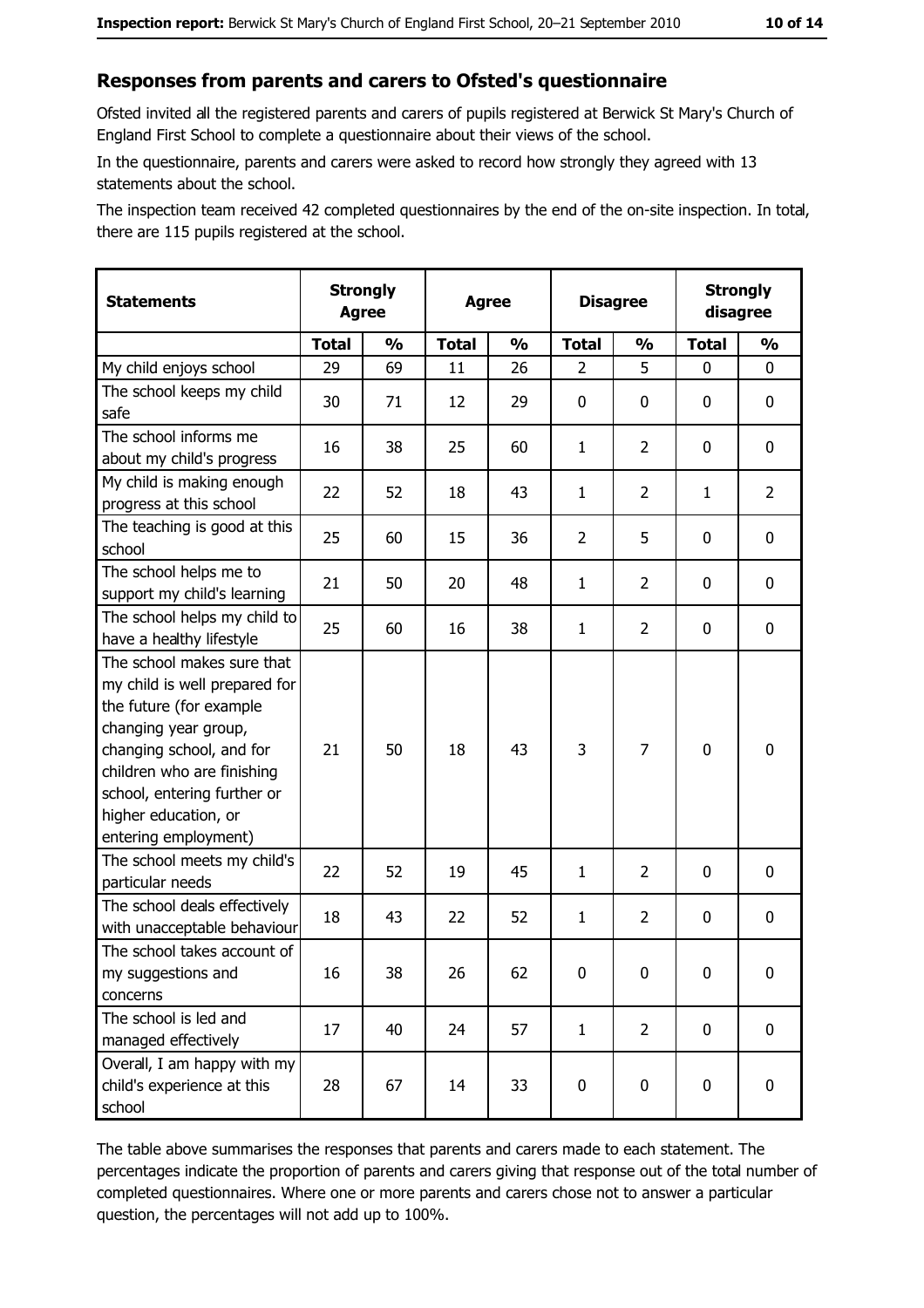## Glossary

| <b>Grade</b> | <b>Judgement</b> | <b>Description</b>                                                                                                                                                                                                               |
|--------------|------------------|----------------------------------------------------------------------------------------------------------------------------------------------------------------------------------------------------------------------------------|
| Grade 1      | Outstanding      | These features are highly effective. An oustanding<br>school provides exceptionally well for its pupils' needs.                                                                                                                  |
| Grade 2      | Good             | These are very positive features of a school. A school<br>that is good is serving its pupils well.                                                                                                                               |
| Grade 3      | Satisfactory     | These features are of reasonable quality. A satisfactory<br>school is providing adequately for its pupils.                                                                                                                       |
| Grade 4      | Inadequate       | These features are not of an acceptable standard. An<br>inadequate school needs to make significant<br>improvement in order to meet the needs of its pupils.<br>Ofsted inspectors will make further visits until it<br>improves. |

## What inspection judgements mean

#### **Overall effectiveness of schools**

|                       | Overall effectiveness judgement (percentage of<br>schools) |      |                     |                   |  |
|-----------------------|------------------------------------------------------------|------|---------------------|-------------------|--|
| <b>Type of school</b> | <b>Outstanding</b>                                         | Good | <b>Satisfactory</b> | <b>Inadequate</b> |  |
| Nursery schools       | 58                                                         | 36   | 4                   | $\overline{2}$    |  |
| Primary schools       | 8                                                          | 43   | 40                  | 9                 |  |
| Secondary schools     | 10                                                         | 35   | 42                  | 13                |  |
| Sixth forms           | 13                                                         | 39   | 45                  | 3                 |  |
| Special schools       | 33                                                         | 42   | 20                  | 4                 |  |
| Pupil referral units  | 18                                                         | 40   | 29                  | 12                |  |
| All schools           | 11                                                         | 42   | 38                  | 9                 |  |

New school inspection arrangements were introduced on 1 September 2009. This means that inspectors now make some additional judgements that were not made previously.

The data in the table above are for the period 1 September 2009 to 31 March 2010 and are the most recently published data available (see www.ofsted.gov.uk). Please note that the sample of schools inspected during the autumn and spring terms 2009/10 was not representative of all schools nationally, as weaker schools are inspected more frequently than good or outstanding schools.

Percentages are rounded and do not always add exactly to 100. Secondary school figures include those that have sixth forms, and sixth form figures include only the data specifically for sixth form inspection judgements.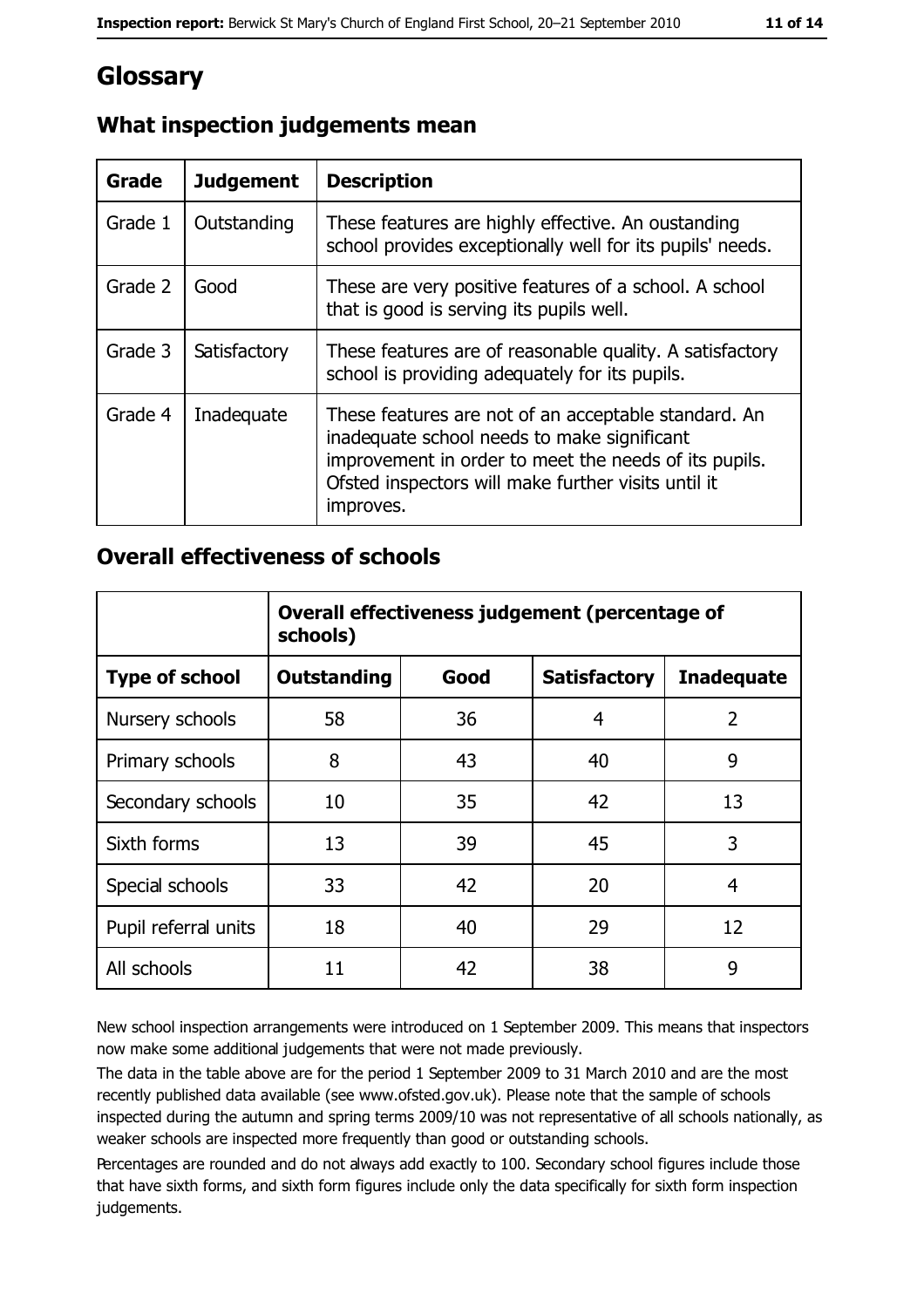## **Common terminology used by inspectors**

| Achievement:                  | the progress and success of a pupil in<br>their learning, development or training.                                                                                                                                                                                                                           |
|-------------------------------|--------------------------------------------------------------------------------------------------------------------------------------------------------------------------------------------------------------------------------------------------------------------------------------------------------------|
| Attainment:                   | the standard of the pupils' work shown by<br>test and examination results and in<br>lessons.                                                                                                                                                                                                                 |
| Capacity to improve:          | the proven ability of the school to<br>continue improving. Inspectors base this<br>judgement on what the school has<br>accomplished so far and on the quality of<br>its systems to maintain improvement.                                                                                                     |
| Leadership and management:    | the contribution of all the staff with<br>responsibilities, not just the headteacher,<br>to identifying priorities, directing and<br>motivating staff and running the school.                                                                                                                                |
| Learning:                     | how well pupils acquire knowledge,<br>develop their understanding, learn and<br>practise skills and are developing their<br>competence as learners.                                                                                                                                                          |
| <b>Overall effectiveness:</b> | inspectors form a judgement on a school's<br>overall effectiveness based on the findings<br>from their inspection of the school. The<br>following judgements, in particular,<br>influence what the overall effectiveness<br>judgement will be.                                                               |
|                               | The school's capacity for sustained<br>improvement.<br>Outcomes for individuals and groups<br>of pupils.<br>The quality of teaching.<br>The extent to which the curriculum<br>meets pupil's needs, including where<br>relevant, through partnerships.<br>The effectiveness of care, guidance<br>and support. |
| Progress:                     | the rate at which pupils are learning in<br>lessons and over longer periods of time. It<br>is often measured by comparing the<br>pupils' attainment at the end of a key<br>stage with their attainment when they<br>started.                                                                                 |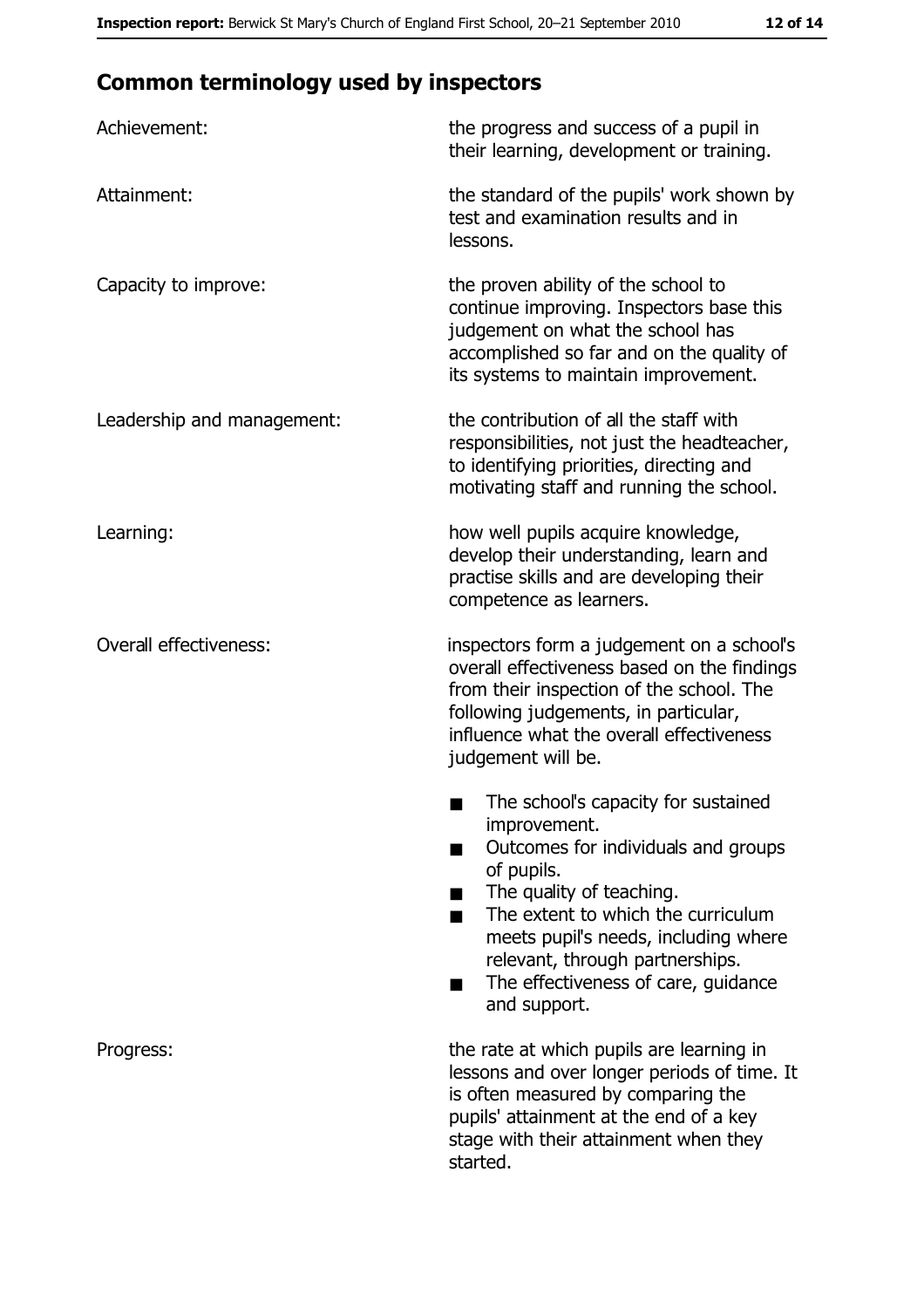This letter is provided for the school, parents and carers to share with their children. It describes Ofsted's main findings from the inspection of their school.



#### 22 September 2010

Dear Pupils

Inspection of Berwick St Mary's Church of England First School, Berwick-upon-Tweed, **TD15 1SP** 

Thank you for being so kind and friendly when we visited your school recently. We really enjoyed hearing your views and watching you work and play. We think that yours is a good school and that some of its work is outstanding. Here are the things that make it so good. Your behaviour is excellent, you are very fit and healthy, you care for each other extremely well and help the school community run very smoothly. You make good progress in your learning because you work hard, are well taught and have an interesting curriculum with lots of exciting extra activities which fire your enthusiasm. Children in Year 1 came up with some excellent ideas of what makes your school a good place to learn such as, 'kind people', 'teachers who are happy', 'going on adventures' and 'the children are happy and excited'. We agree with them that these things are all helping you to do well in your learning and making you feel safe and happy in school.

Your teachers take excellent care of you and they have excellent links with your parents and carers so they know when you need a little extra help or support. You told us that your teachers are always there to help and that you know they will solve any problems that you have. This is very important in helping you settle in lessons and learn well and is another of the outstanding things about your school. Finally, your school is well led and managed by the headteacher, governors and the staff, who all want the best for you. To help your school become even better, we have asked the governors and staff to improve the learning of children in the Nursery and Reception classes, by giving them more time to learn for themselves with more activities to learn from. We know that you will help your teachers and governors make your school even better by working as hard and being as happy as you were during our visit.

Please accept our very best wishes for a successful and happy year.

Yours sincerely **Mrs Moira Fitzpatrick** 

Lead inspector